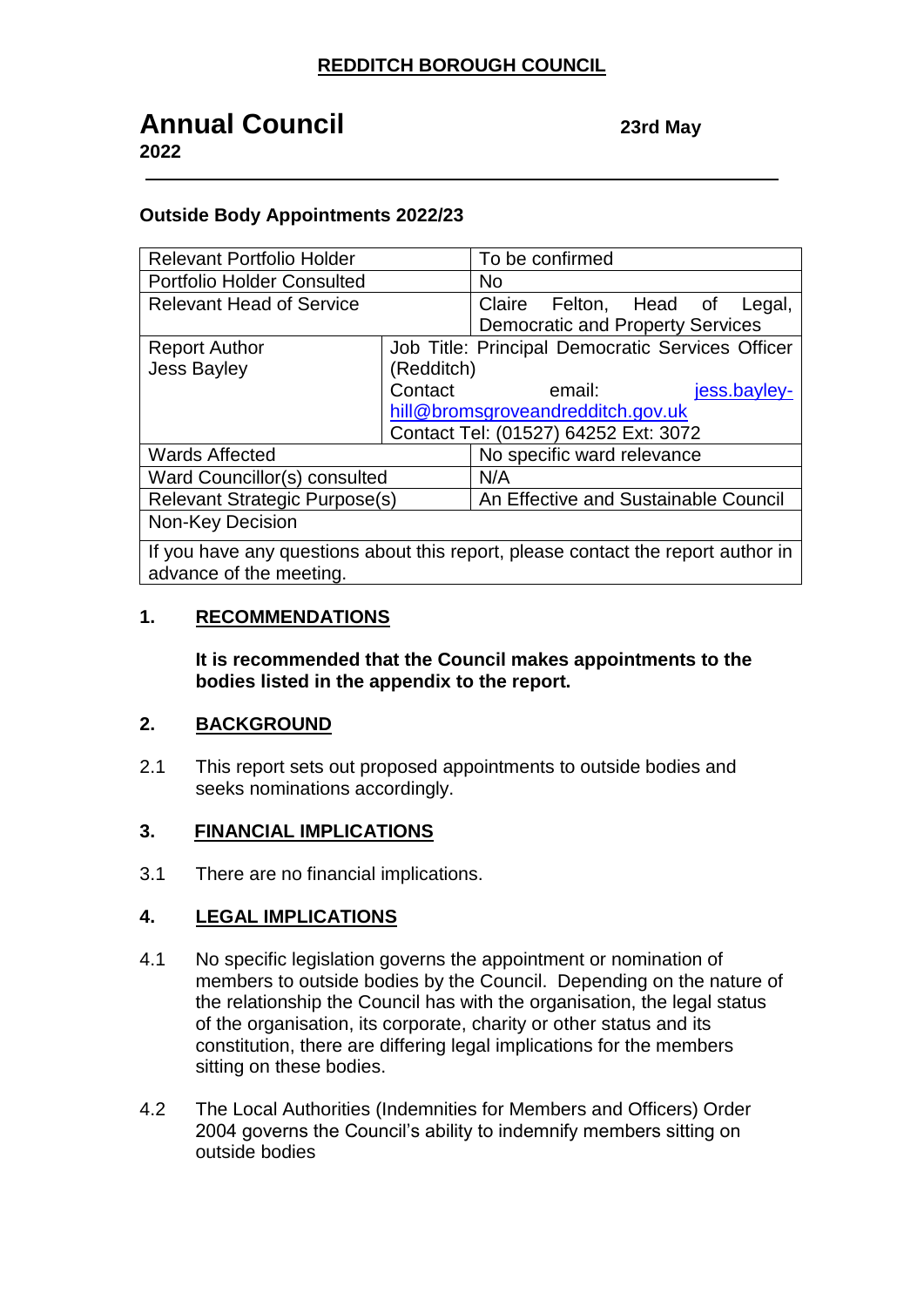# **5. STRATEGIC PURPOSES - IMPLICATIONS**

### **Relevant Strategic Purpose**

- 5.1 The action proposed in this report supports the strategic purpose "an effective and sustainable Council".
- 5.2 It is good practice to consider outside body appointments on an annual basis and for Council to review the outside bodies list, as attached at Appendix 1 to this report.

## **Climate Change Implications**

5.3 There are no climate change implications.

#### **6. OTHER IMPLICATIONS**

#### **Equalities and Diversity Implications**

6.1 There are no equalities and diversity implications.

### **Operational Implications**

- 6.2 A number of bodies ask the Council to make appointments to them for terms of office which vary from one year upwards.
- 6.3 Some of these appointments, usually to national or regional bodies, are usually made by office. Where there are specific requirements for appointments these are shown against the organisations in the appendix.
- 6.4 For ease of reference the list at Appendix 1 includes all the outside bodies to which appointments are required to be made at the Annual Meeting of Council. There are some additional bodies that have been omitted from the list because the appointment(s) have already been made and no further nominations are needed for 2022/23.